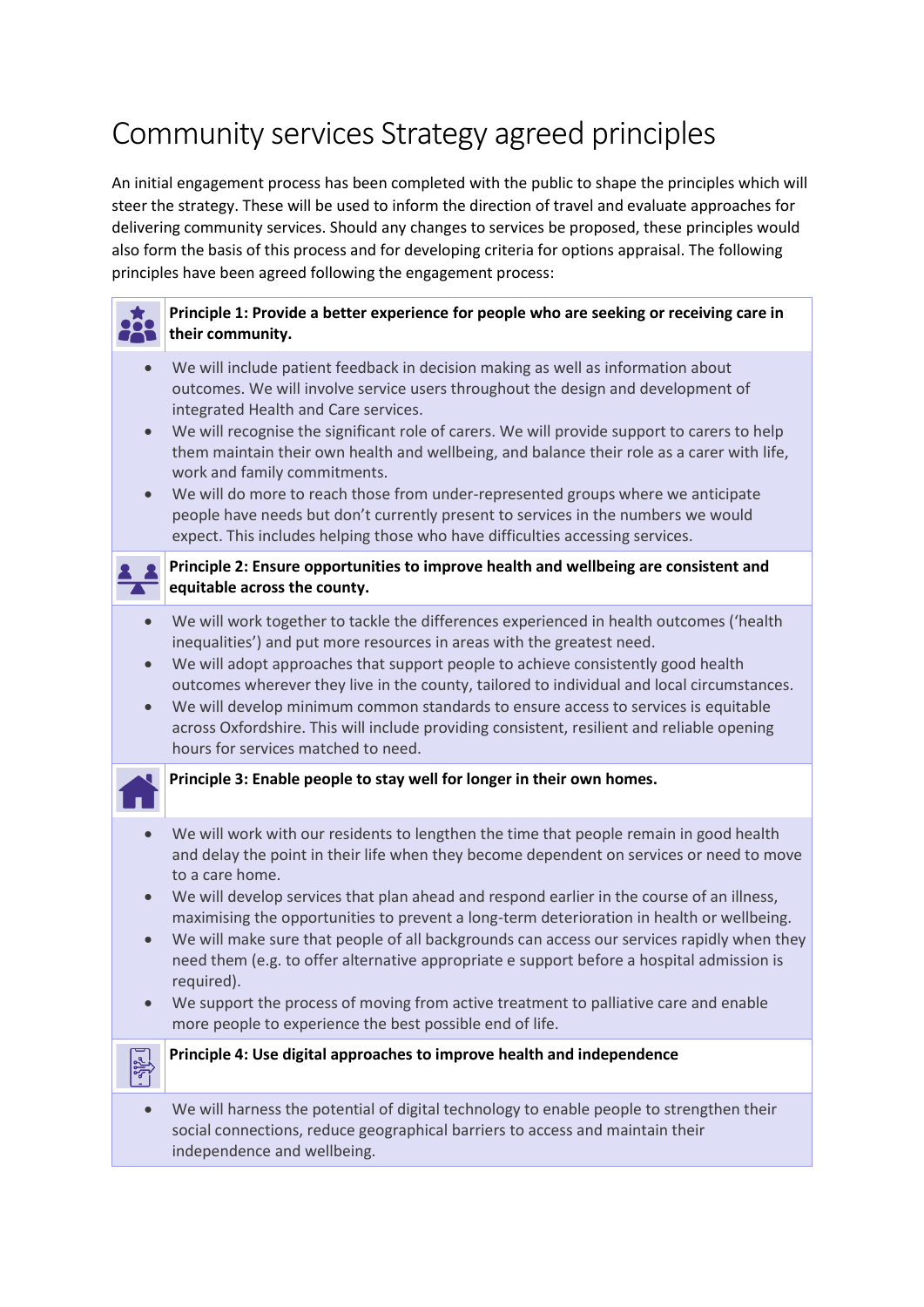- We will offer more options and support for how people use digital services including online; at home; and within the community y.
- We will support people to develop their digital literacy, overcome barriers to access and minimise inequalities.

### **Principle 5: Ensure our use of beds in the community maximises improvements in people's long-term health.**

- We will only use a hospital bed if this is in the patient's best interests and their treatment can't be provided safely and effectively in another setting, especially the person's own home.
- When a person uses a community hospital bed, we will ensure this provides the professional expertise, environment and staffing they need to get the best long-term health benefit. This includes enabling people to build on their strengths and take part in communal activities when able to do so.
- When people are in community beds, we will ensure they have access to good clinical care, including tests, investigations and consultant expertise.
- We will reduce the time spent in a hospital bed by providing sufficiently resourced therapy and other timely care and by improving our ability to support people to transfer home when they are ready.

## **Principle 6: Base service design on best practice, clinical evidence and user experience**

- We will work with research teams to identify best practice both nationally and internationally. We will seek advice from experts on how we can apply this best practice evidence to our services.
- We will work with service users and communities to ensure that their experience is heard and reflected in service design and implementation.
- We will ensure that the services we provide meet quality and regulatory standards.
- When thinking about how we use our resources, we will consider things that are not traditionally reflected in financial statements. This inc ludes thinking about how social, economic and environmental factors can create value for communities.

#### **Principle 7: Organise services so staff operate in teams with appropriate skills and in**  \*\*\*\*\* **buildings that enable them to work more effectively**

- We will develop well-led teams with the skills, leadership and experience to deliver effective multi-disciplinary care, reducing duplication and poor communication
- between services, especially when patients move from one service to another.
- We will develop our community hospitals into vibrant centres of excellence that provide the greatest benefit for residents, t taking into account local need and the amount of service use.
- We will share and develop our buildings to achieve the best outcomes for the people of Oxfordshire.
- We will design services to be flexible so they can respond to changing needs. For example, additional pressure in winter or infection control changes. Also to have access to the support they need to deliver to their best ability. For example, access to community -based diagnostic tests
- We will ensure our services are resilient so people can rely on them always being there and not risk service gaps due to staffing issues.

**Principle 8: Be a great place to work for the health and social care workforce.**

画